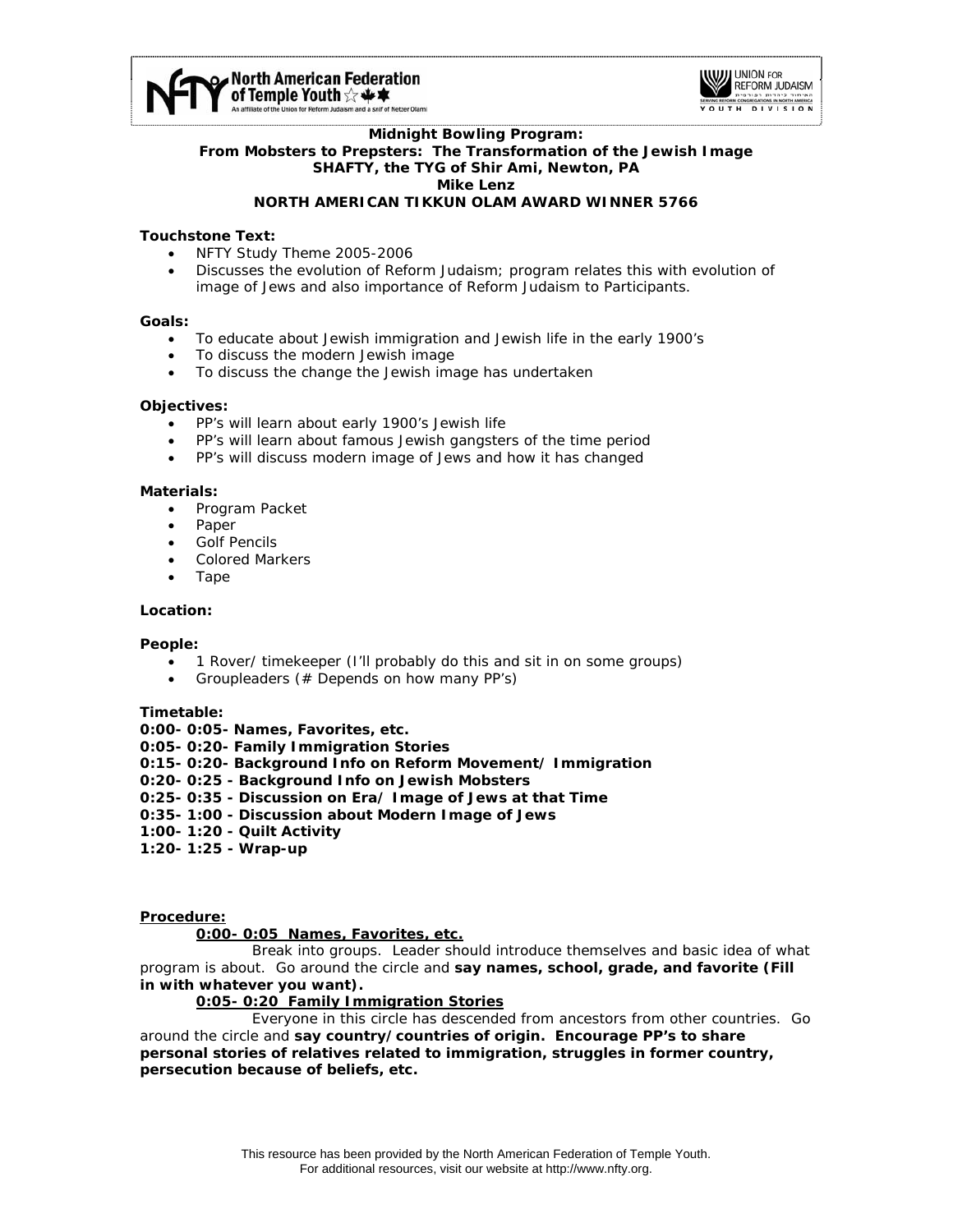



## **0:20- 0:25 Background Info on Reform Movement/ Immigration**

## **Read Out Loud To Group:**

The Reform Jewish Movement was born in Germany in the early 19<sup>th</sup> century. German Jews made changes to their traditional Jewish lifestyles and practices to mold to the changing times in which many Jews lost their rights in several countries. Some of the changes included doing away with circumcision, the removal of Hebrew from the liturgy, and the replacement of the Bar Mitzvah ceremony with the Confirmation Ceremony.

American Reform Judaism began as these German "reformers" immigrated to American in the mid1800s. The first "Reform" group was formed by a number of individuals that split from Congregation Beth Elohim in Charleston, South Carolina. Reform rapidly became the dominant belief system of American Jews of the time.

By 1880, more than 90 percent of American synagogues were Reform. This was the time of the major Eastern European immigration, which was heavily Orthodox and non-- German, as contrasted with the strongly German Reform movement. Many Reform congregations of this time were difficult to distinguish from neighboring Protestant churches, with preachers in robes, pews with mixed seating, choirs, organs and hymnals.

## **0:20- 0:25 Background Info on Jewish Mobsters**

## **Read Out Loud To Group:**

During this time period, reform Jews were present in almost all major cities, most predominantly in Cincinnati, New York City, and Baltimore. Of course, like all immigrants of this time period, the German and Eastern European Jewish immigrants faced problems of living in the city, such as poor living conditions and lack of work. Because Jews of this time period lived in close knit communities, it led to the start of organized crime, headed by Jews living in the city.

Here are some famous Jewish Mobsters:

**Meyer Lansky:** Known as the architect of the modern mob family. Lansky worked closely with "Lucky" Luciano, a mob boss in New York. He ran gambling operations in Florida, New Orleans, and Cuba. The character Hyman Roth in the Godfather Part II is based on Lansky.

**Benjamin "Bugsy" Siegel:** Born in Brooklyn, NY, Bugsy grew up learning how to perform small thefts as part of a street gang. Siegel was involved in running protection rackets, bootlegging operations, and helping "Lucky" Luciano. Siegel is attributed with the large-scale development of Las Vegas's "Strip" area, and the idea to turn it into a giant casino and hotel complex.

**Dutch Schultz:** Schultz was a prohibition era mobster that owned several speakeasies in New York City. He ran a bootlegging ring, and was eventually charged with tax-evasion, which he was later acquitted of.

# **0:25- 0:35 Discussion:**

 Lead a discussion with your group about Jews of this time period. Here are possible discussion topics:

- Do you think at this time in history Jews had a positive or negative image? Why?
- Would you turn to a life of crime if you were in the same economic situation as the criminals you heard about?

# **0:35- 0:55 Modern Image of Jews**